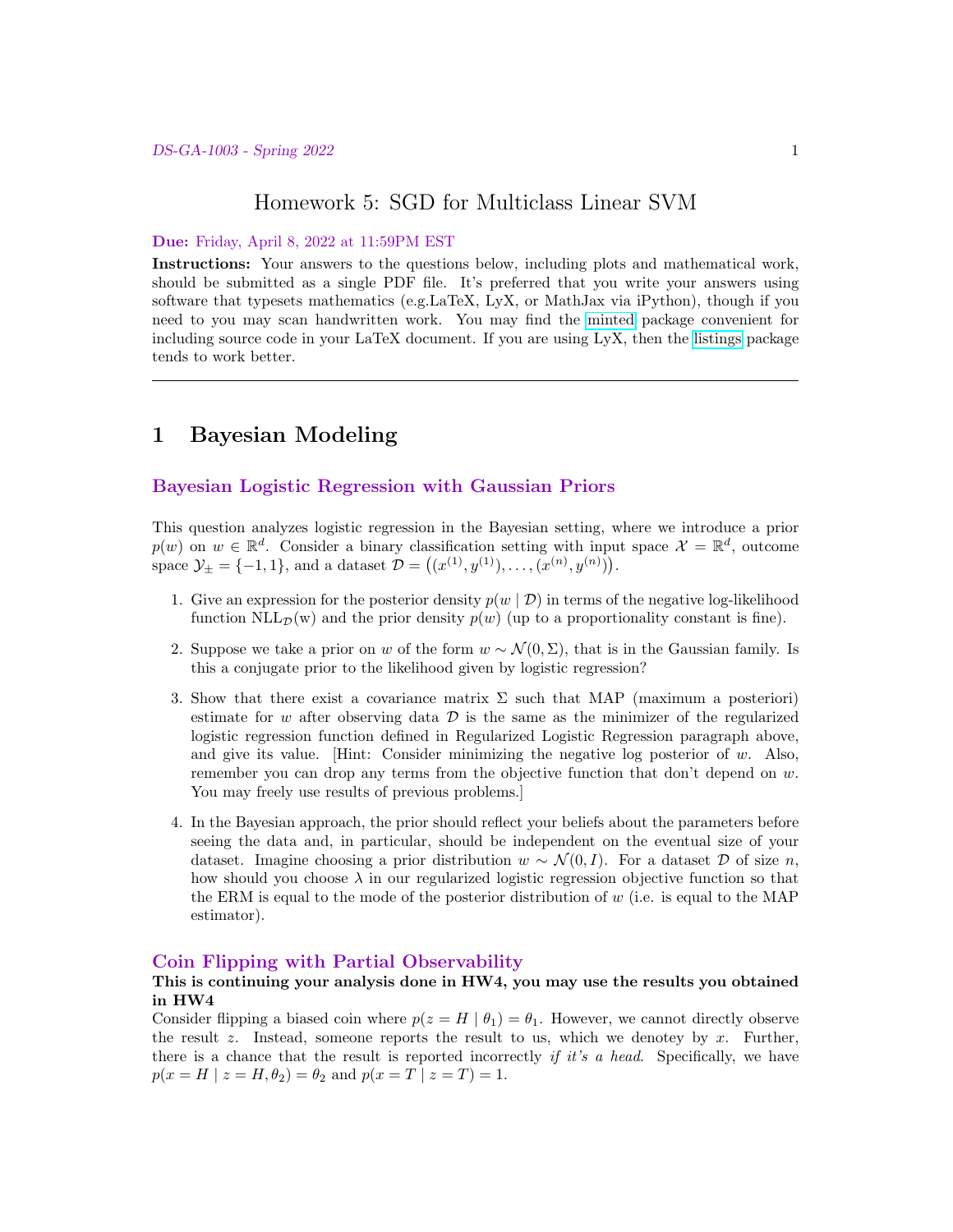- 5. We additionally obtained a set of clean results  $\mathcal{D}_c$  of size  $N_c$ , where x is directly observed without the reporter in the middle. Given that there are  $c_h$  heads and  $c_t$  tails, estimate  $\theta_1$  and  $\theta_2$  by MLE taking the two data sets into account. Note that the likelihood is  $L(\theta_1, \theta_2) = p(\mathcal{D}_r, \mathcal{D}_c \mid \theta_1, \theta_2).$
- 6. Since the clean results are expensive, we only have a small number of those and we are worried that we may overfit the data. To mitigate overfitting we can use a prior distribution on  $\theta_1$  if available. Let's imagine that an oracle gave use the prior  $p(\theta_1) = \text{Beta}(h, t)$ . Derive the MAP estimates for  $\theta_1$  and  $\theta_2$ .

# 2 Derivation for multi-class modeling

Suppose our output space and our action space are given as follows:  $\mathcal{Y} = \mathcal{A} = \{1, \ldots, k\}$ . Given a non-negative class-sensitive loss function  $\Delta : \mathcal{Y} \times \mathcal{A} \to [0,\infty)$  and a class-sensitive feature mapping  $\Psi: \mathcal{X} \times \mathcal{Y} \to \mathbb{R}^d$ . Our prediction function  $f: \mathcal{X} \to \mathcal{Y}$  is given by

$$
f_w(x) = \underset{y \in \mathcal{Y}}{\arg \max} \langle w, \Psi(x, y) \rangle.
$$

For training data  $(x_1, y_1), \ldots, (x_n, y_n) \in \mathcal{X} \times \mathcal{Y}$ , let  $J(w)$  be the  $\ell_2$ -regularized empirical risk function for the multiclass hinge loss. We can write this as

$$
J(w) = \lambda ||w||^{2} + \frac{1}{n} \sum_{i=1}^{n} \max_{y \in \mathcal{Y}} [\Delta(y_{i}, y) + \langle w, \Psi(x_{i}, y) - \Psi(x_{i}, y_{i}) \rangle]
$$

for some  $\lambda > 0$ .

- 7. Show that  $J(w)$  is a convex function of w. You may use any of the rules about convex functions described in our [notes on Convex Optimization,](https://davidrosenberg.github.io/mlcourse/Notes/convex-optimization.pdf) in previous assignments, or in the Boyd and Vandenberghe book, though you should cite the general facts you are using. [Hint: If  $f_1, \ldots, f_m : \mathbb{R}^n \to \mathbb{R}$  are convex, then their pointwise maximum  $f(x) =$  $\max \{f_1(x), \ldots, f_m(x)\}\$ is also convex.]
- 8. Since  $J(w)$  is convex, it has a subgradient at every point. Give an expression for a subgradient of  $J(w)$ . You may use any standard results about subgradients, including the result from an earlier homework about subgradients of the pointwise maxima of functions. (Hint: It may be helpful to refer to  $\hat{y}_i = \arg \max_{y \in \mathcal{Y}} [\Delta(y_i, y) + \langle w, \Psi(x_i, y) - \Psi(x_i, y_i) \rangle].$
- 9. Give an expression for the stochastic subgradient based on the point  $(x_i, y_i)$ .
- 10. Give an expression for a minibatch subgradient, based on the points  $(x_i, y_i), \ldots, (x_{i+m-1}, y_{i+m-1})$ .

#### (Optional) Hinge Loss is a Special Case of Generalized Hinge Loss

Let  $\mathcal{Y} = \{-1, 1\}$ . Let  $\Delta(y, \hat{y}) = \mathbb{I}y \neq \hat{y}$ . If  $g(x)$  is the score function in our binary classification setting, then define our compatibility function as

$$
h(x,1) = g(x)/2 h(x,-1) = -g(x)/2.
$$

Show that for this choice of  $h$ , the multiclass hinge loss reduces to hinge loss:

$$
\ell(h, (x, y)) = \max_{y' \in \mathcal{Y}} [\Delta(y, y')) + h(x, y') - h(x, y)] = \max\{0, 1 - yg(x)\}\
$$